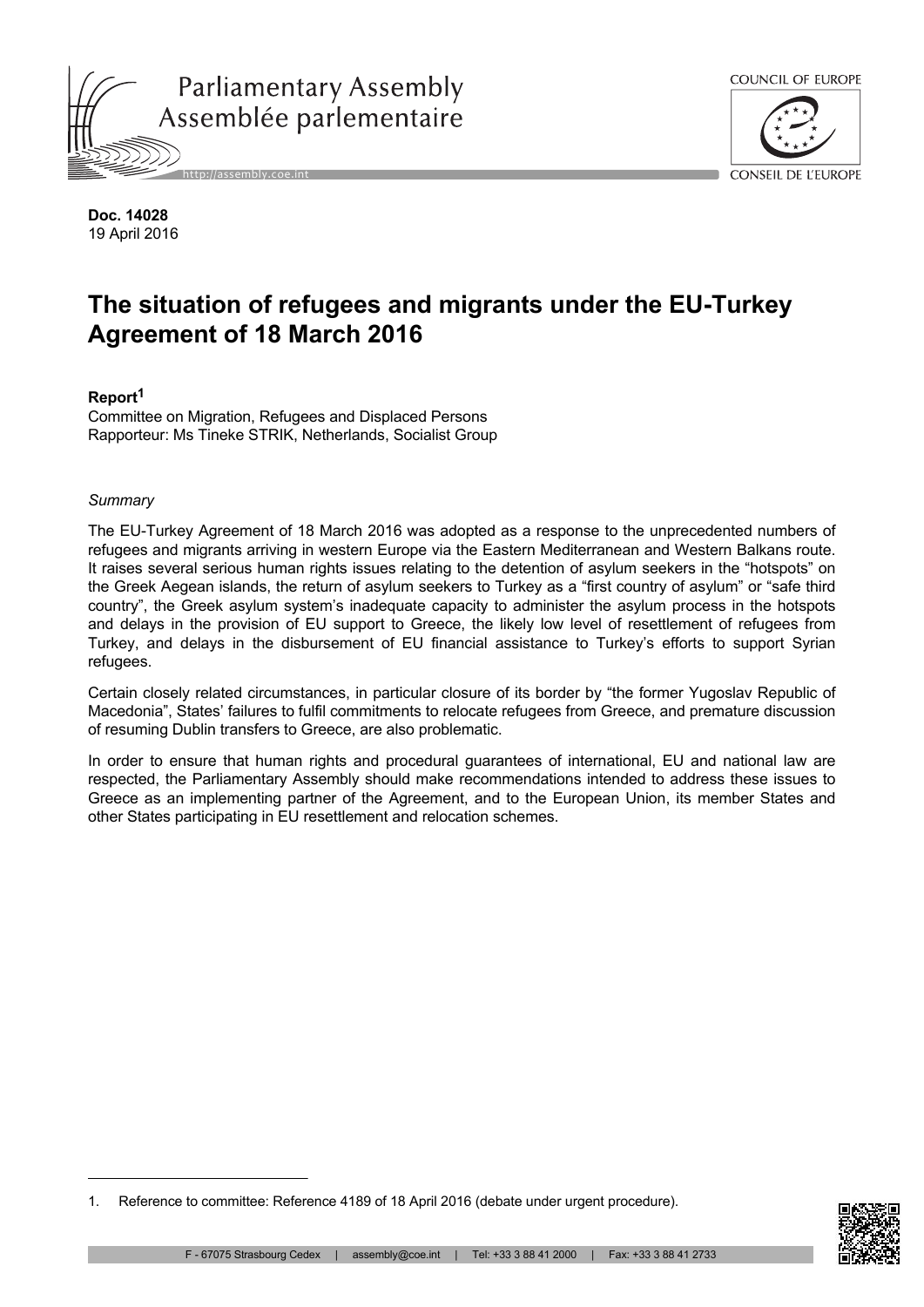# **Contents Page**

|  | 3.1. New arrivals are systematically detained in inadequate conditions on an uncertain legal basis<br>5 |  |
|--|---------------------------------------------------------------------------------------------------------|--|
|  | 3.2. Returns to Turkey may not meet the requirements of EU and international law7                       |  |
|  |                                                                                                         |  |
|  | 3.4. There is inadequate access to an effective remedy against removal to Turkey                        |  |
|  | 3.5. Resettlement of Syrian refugees should not be linked to the number of returns or arrivals10        |  |
|  |                                                                                                         |  |
|  |                                                                                                         |  |
|  | 4.1. The EU-Turkey Agreement, coupled with closure by "the former Yugoslav Republic of                  |  |
|  |                                                                                                         |  |
|  |                                                                                                         |  |
|  | 4.3. It is premature to suggest that Dublin transfers to Greece could be resumed 11                     |  |
|  | 4.4. The EU-Turkey Agreement should not set a precedent for other situations 11                         |  |
|  |                                                                                                         |  |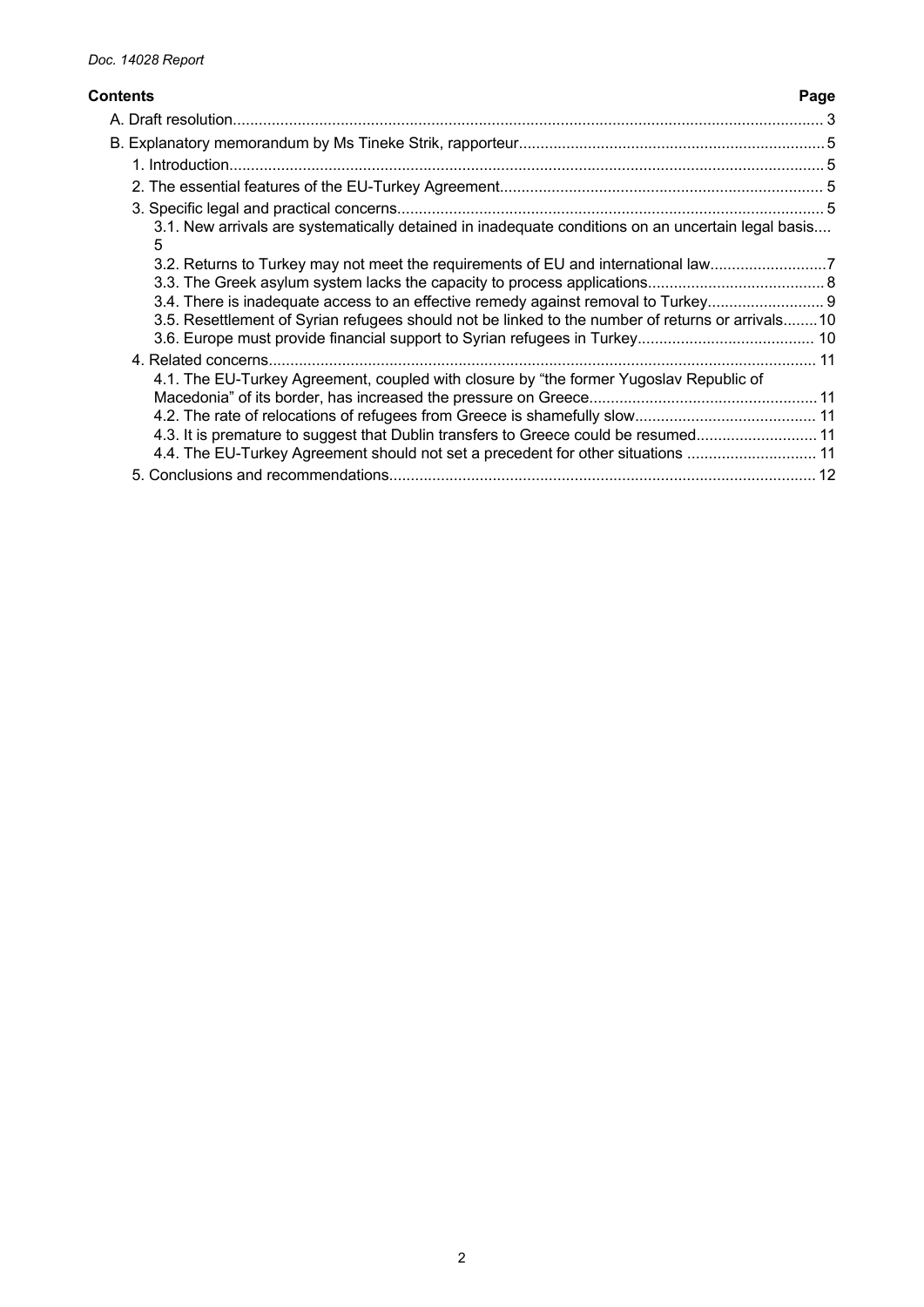# <span id="page-2-0"></span>**A. Draft resolution<sup>2</sup>**

1. The Parliamentary Assembly takes note of the European Union-Turkey Agreement of 18 March 2016, adopted against the background of the unprecedented numbers of refugees and migrants arriving in western Europe via the Eastern Mediterranean and Western Balkans route in 2015, which had generated political tensions in many States and an institutional crisis in the European Union. It recalls the fact that Turkey currently hosts over 2.7 million Syrian refugees, on whom it estimates to have spent over €7 billion.

2. The Assembly considers that the EU-Turkey Agreement raises several serious human rights issues relating to both its substance and its implementation now and in the future, in particular the following:

2.1. the Greek asylum system lacks the capacity to ensure timely registration of asylum applications, issue of first instance decisions or determination of appeals; the new Greek Law 4375/2016 may help to address earlier shortcomings but will not ensure adequate capacity;

2.2. detention of asylum seekers in the "hotspots" on the Aegean islands may be incompatible with the requirements of the European Convention on Human Rights (ETS No. 5), due notably to procedural failures undermining the legal grounds for detention and inadequate detention conditions;

2.3. children and vulnerable persons are not systematically referred from detention to appropriate alternative facilities;

2.4. returns of Syrian refugees to Turkey as a "first country of asylum" may be contrary to European Union and/or international law, as Turkey may not ensure protection that is "sufficient", according to the position of the Office of the United Nations High Commissioner for Refugees (UNHCR), and there have been reports of onward *refoulement* of Syrians;

2.5. returns of asylum seekers, whether Syrians or not, to Turkey as a "safe third country" are contrary to European Union and/or international law, as Turkey does not provide them with protection in accordance with the 1951 Convention relating to the Status of Refugees, non-Syrians do not have effective access to the asylum procedure and there have been reports of onward *refoulement* of both Syrians and non-Syrians;

2.6. remedies against decisions to return asylum seekers to Turkey do not always have automatic suspensive effect, as required by the European Convention on Human Rights;

2.7. resettlement of Syrian refugees from Turkey is made conditional on the number of returns from Greece and will subsequently depend on a "Voluntary Humanitarian Readmission Scheme", which is likely in practice to generate unacceptably low levels of resettlement;

2.8. there have been unreasonable delays in the European Union's disbursement of financial assistance promised to Turkey to help support Syrian refugees in Turkey, which should not depend on developments in the Aegean Sea.

3. The Assembly also has concerns relating to certain parallel initiatives in areas closely related to the EU-Turkey Agreement, in particular the following:

3.1. the closure by "the former Yugoslav Republic of Macedonia" of its southern border, coupled with the EU-Turkey Agreement, has added to the pressure on Greece, a country already struggling with the effects of budgetary and financial austerity;

3.2. most European Union member States have effectively failed to honour their pledges to relocate refugees from Greece, despite the growing pressure that country is under;

3.3. it is premature to consider resuming transfers to Greece under the Dublin Regulation given the continuing inadequacies of its asylum system, the additional pressure of its current situation and the fact that the Committee of Ministers of the Council of Europe has not yet closed supervision of execution by Greece of the judgment of the European Court of Human Rights in the case of *M.S.S. v. Belgium and Greece*.

<sup>2.</sup> Draft resolution adopted by the committee on 19 April 2016.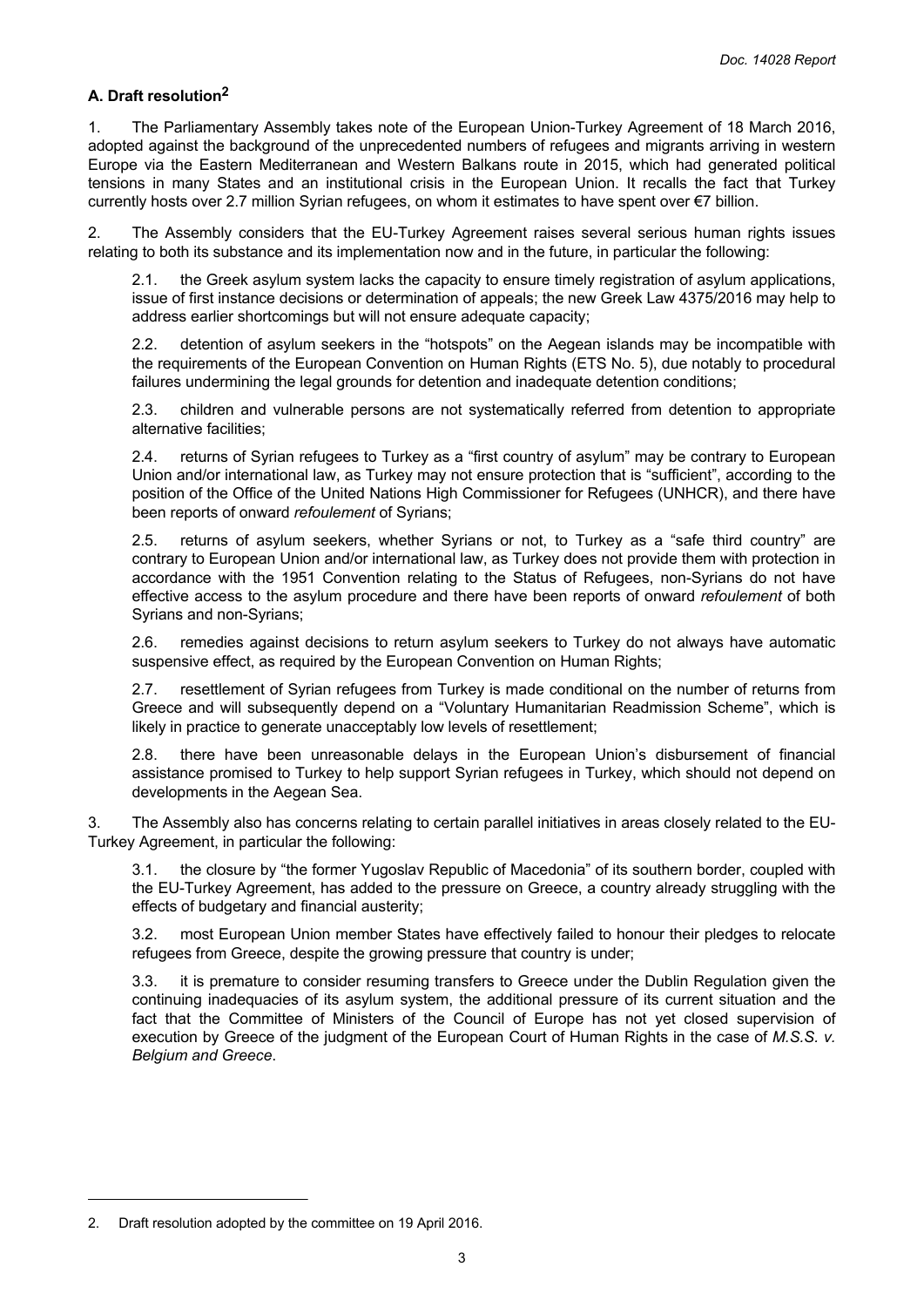4. The Assembly therefore recommends that Greece, as an implementing party of the EU-Turkey Agreement, and the European Union, insofar as it provides relevant operational assistance to the Greek authorities:

4.1. refrain from automatic detention of asylum seekers and ensure strict adherence to the requirements of national law, the European Convention on Human Rights and European Union law concerning both the grounds for and conditions of detention, with adequate provision for alternatives where detention is not justified or otherwise inappropriate, including following the expiry of time limits;

4.2. systematically ensure that children and vulnerable persons are promptly excluded from detention and referred to appropriate alternative facilities;

4.3. ensure that the rights and provisions under the European Union Reception Conditions Directive are fully respected for all refugees and migrants arriving in Greece;

4.4. refer the question of interpretation of the concept of "sufficient protection" in Article 35 of the European Union Asylum Procedures Directive to the Court of Justice of the European Union and, until such interpretation has been given, refrain from involuntary returns of Syrian refugees to Turkey under this provision;

4.5. refrain from involuntary returns of asylum seekers to Turkey in reliance on Article 38 of the Asylum Procedures Directive;

4.6. ensure that sufficient resources, from within the Greek administration and seconded from other European Union member States, are rapidly made available so as to allow effective access to a proper asylum procedure and rapid first instance decisions and appeal determination, in accordance with European Union law, especially for applicants in detention;

4.7. revise the legislation to ensure that all appeals against decisions to return to Turkey have an automatic suspensive effect;

4.8. ensure that all migrants and asylum seekers whose applications are not accepted are treated with dignity and in full compliance with the European Union Return Directive.

5. The Assembly also recommends to the European Union, its member States, and States participating in European Union resettlement schemes, as appropriate:

5.1. resettlement pledges made under the 20 July 2015 European Union agreement on resettlement should be rapidly and fully honoured, regardless of developments in the implementation of the EU-Turkey Agreement; beyond that, substantial numbers of Syrian refugees should be resettled from Turkey;

5.2. family reunion of refugees should be allowed without any delay or complicated procedures, in order to prevent family members from being forced to take an irregular route to reunification;

5.3. the financial assistance promised to Turkey in November 2015 to help support Syrian refugees should be disbursed without further delay;

5.4. commitments to relocate refugees from Greece should be rapidly fulfilled;

5.5. there should be no further consideration of resuming transfers to Greece under the Dublin Regulation until the Committee of Ministers has closed its supervision of execution by Greece of the *M.S.S.* judgment.

6. Finally, the Assembly recommends that Turkey:

6.1. withdraw its geographical limitation to the 1951 Refugee Convention and recognise the status and fully respect the rights of refugees under that convention;

6.2. refrain from any onward refoulement of asylum seekers returned from Greece, ensuring access to the asylum system and to an effective remedy with suspensive effect against removal as required by the European Convention on Human Rights;

6.3. ensure that all migrants and asylum seekers returned from Greece are treated in full accordance with international standards, including on detention.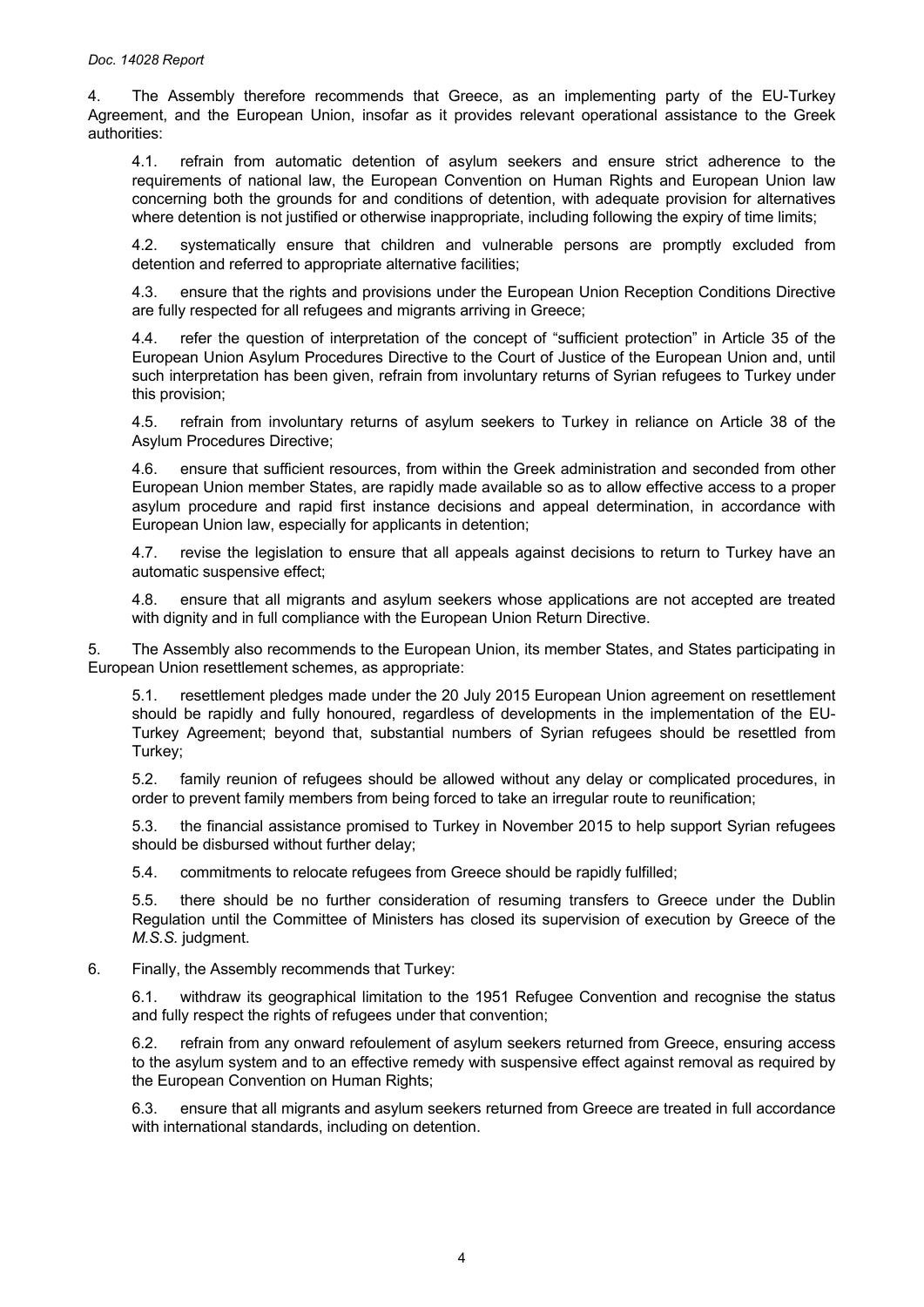# <span id="page-4-0"></span>**B. Explanatory memorandum by Ms Tineke Strik, rapporteur**

## **1. Introduction**

1. The unprecedented numbers of refugees and migrants arriving in western Europe via the Eastern Mediterranean and Western Balkans route in 2015 generated political tensions in many States and an institutional crisis in the European Union. European States failed to arrive at a solution based on solidarity and responsibility sharing. Instead, States along the Western Balkans route from "the former Yugoslav Republic of Macedonia" to Austria introduced progressively more restrictive border policies, outside the EU context and without consulting Greece. As for Turkey, it now hosts over 2.7 million Syrian refugees, on whom it reports having spent over €7 billion.

2. Against this background, the EU-Turkey summit of 18 March 2016 adopted an agreement aimed at "deepening Turkey-EU relations as well as addressing the migration crisis". This agreement raises several serious human rights issues relating to both its substance and its implementation now and in the future, as do certain parallel initiatives in closely related areas.

## **2. The essential features of the EU-Turkey Agreement**

3. "In order to break the business model of the smugglers and to offer migrants an alternative to putting their lives at risk, the EU and Turkey … decided to end the irregular migration from Turkey to the EU", to which end they agreed on the following "action points" (reordered by relevance below):

- i. All new irregular migrants, whether persons not applying for asylum or asylum seekers whose applications have been declared inadmissible, crossing from Turkey to the Greek islands as of 20 March 2016 will be returned to Turkey, in full accordance with EU and international law.
- ii. For every Syrian returned to Turkey from the Greek islands, another Syrian will be resettled directly to the European Union from Turkey, taking into account the United Nations Vulnerability Criteria, whilst giving priority to those who have not previously entered or tried to enter the European Union irregularly.
- iii. Once irregular crossings between Turkey and the European Union are ending or have been substantially reduced, a Voluntary Humanitarian Admission Scheme will be activated.
- iv. The European Union will, in close co-operation with Turkey, further speed up the disbursement of the initially allocated €3 billion under the Facility for Refugees in Turkey. Once these resources are almost exhausted, the European Union will mobilise up to €3 billion more to the end of 2018.
- v. The European Union and Turkey will work to improve humanitarian conditions inside Syria, in particular in certain areas near the Turkish border, to allow for the local population and refugees to live in safer areas.
- vi. Turkey will take any necessary measures to prevent new sea or land routes for irregular migration opening form Turkey to the European Union.
- vii. Fulfilment of the visa liberalisation roadmap will be brought forward to the end of June 2016.
- viii. The accession process will be re-energised in various ways.
- ix. Reference was made to ongoing work on the upgrading of the Customs Union.

#### **3. Specific legal and practical concerns**

## *3.1. New arrivals are systematically detained in inadequate conditions on an uncertain legal basis*

4. The European Commission has stated that arrivals on the Greek islands are now accommodated "either in open or in closed reception facilities", whilst recalling that EU law allows the detention of asylum seekers, "especially if there is a risk of absconding" but must "only ever be a means of last resort and must be proportionate".<sup>3</sup>

<sup>3. &</sup>quot;Implementing the EU-Turkey Agreement – Questions and Answers", European Commission Fact Sheet, 4 April 2016 (hereafter "Implementing the EU-Turkey Agreement").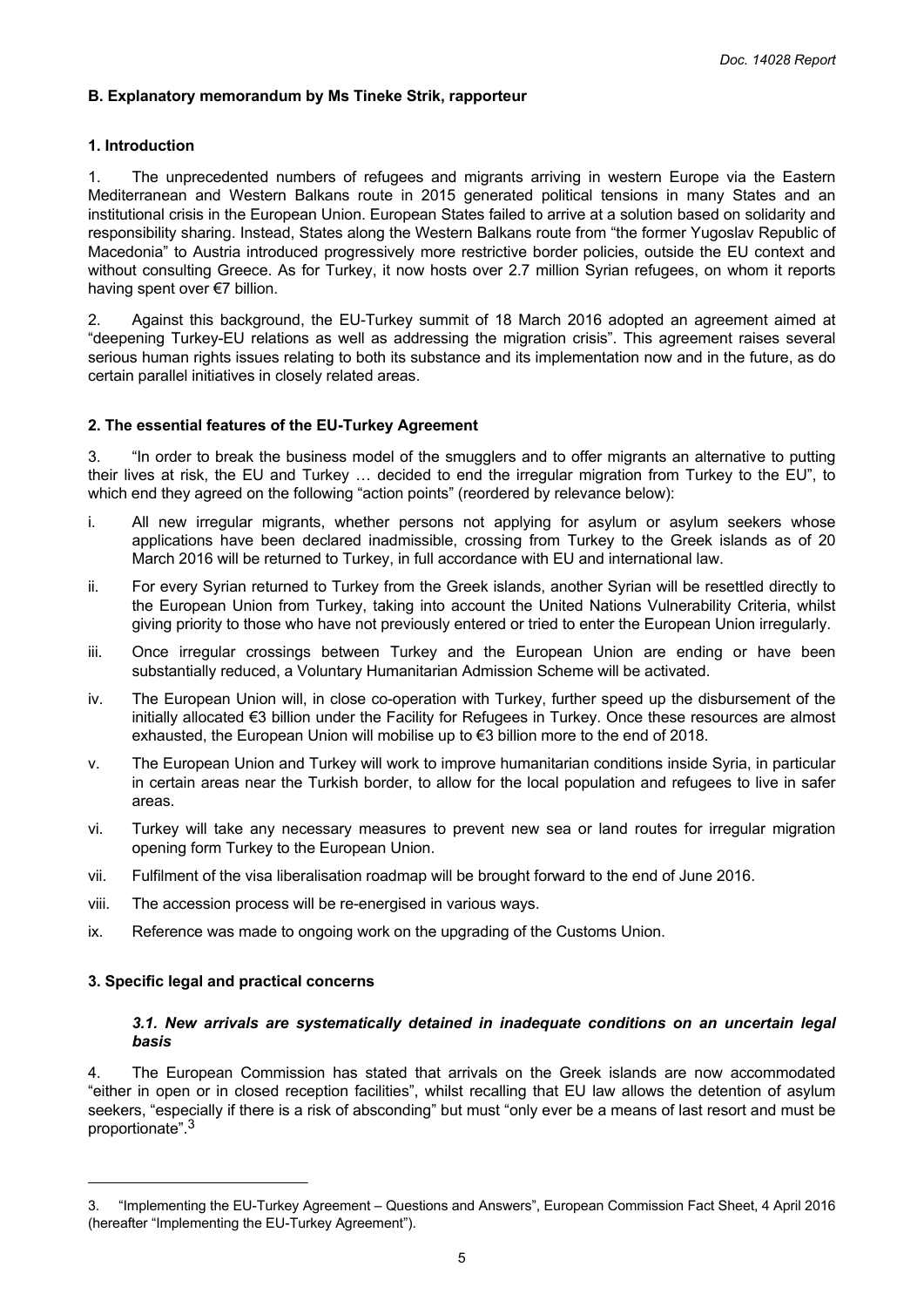#### *Doc. 14028 Report*

5. Article 14 of the new Greek Law 4375/2016, adopted on 2 April 2016 with immediate entry into force in order to permit implementation of the EU-Turkey Agreement, provides for potentially continuous detention during initial processing and then pending removal.4 The European Commission has stated that the "hotspots" have been "transformed ... into closed reception facilities to avoid irregular migrants absconding when they are subject to return decisions".<sup>5</sup> Detention in the hotspots seems to be universal and automatic: at least initially, there seemed to be no individual assessment of the necessity of detention, or consideration of less coercive alternatives.<sup>6</sup>

6. Article 5.1.*f* of the European Convention on Human Rights (ETS No. 5, "the Convention") permits detention of a person either "to prevent his effecting an unauthorised entry into the country" or "against whom action is being taken with a view to deportation or extradition", "in accordance with a procedure prescribed by law". The European Court of Human Rights ("the Court") has stated that "States' legitimate concern to foil the increasingly frequent attempts to circumvent immigration restrictions must not deprive asylum seekers of the protection afforded by [the 1951 Refugee Convention and the Convention]."<sup>7</sup> The Committee of Ministers' 2009 Guidelines on human rights protection in the context of accelerated asylum procedures state that "detention of asylum seekers should be the exception".

7. As regards the first ground for detention permitted under the Convention, the Court has accepted that fast-track processing of an asylum application made upon arrival may amount to a legitimate measure to prevent unauthorised entry, such that detention of an asylum seeker during that period may be legitimate.<sup>8</sup> Article 43 of the EU Asylum Procedures Directive (2013/32/EU, "APD") allows EU member States to decide on certain applications for asylum at the border, during which time the applicant may be detained. A decision on the application must be taken within a reasonable time; if it is not taken within four weeks, the asylum seeker has to be granted entry to the territory and given access to a "normal" asylum procedure. Any further detention during the asylum procedure has to be strictly necessary and in compliance with the specific conditions of Articles 8 to 11 of the EU Reception Conditions Directive (2013/33/EU).

8. As regards the second ground, the Court has held that detention with a view to deportation or extradition is justified only for as long as deportation or extradition proceedings are in progress; if they are not pursued with due diligence, detention becomes unlawful.<sup>9</sup>

9. Whether during initial processing of an asylum application or pending removal, detention must be carried out in good faith, be closely connected to the permitted purpose, be in an appropriate place and conditions, and not exceed a length of time reasonable for the purpose pursued.

10. Under Law 4375/2016, detention pending registration can last up to three days and be extended to a total of 25 days. A further decision should then be taken on whether to detain further or release an asylum applicant. In the case of hotspots, this would most probably be on grounds relating to "prevention of unauthorised entry". Law 4375/2016 stipulates a maximum of three days between application and notification of the first decision, and six days between lodging an appeal and notification of the determination.<sup>10</sup> The registration, decision-making and appeal bodies are still far from being operational (see below), however, and many asylum seekers who arrived on 20 March have still not even had their applications registered.<sup>11</sup> People subject to removal, including back to Turkey, may be detained for up to 18 months. In these circumstances, it is questionable whether detention is "closely connected to the permitted purpose" and/ or whether its length "exceeds that reasonably required for the purpose pursued".

11. The three largest hotspots (Lesvos, Chios and Samos) rapidly exceeded their intended capacity and became overcrowded. Conditions of detention deteriorated, with poor quality food, insufficient shelter, poor sanitation and inadequate access to appropriate medical care.<sup>12</sup> The national authorities seem not to have

<sup>4.</sup> See, for example, "Greece: asylum reform in the wake of the EU-Turkey deal", Asylum Information Database, 4 April 2016.

<sup>5. &</sup>quot;Implementing the EU-Turkey Agreement"; also "Red Cross questions Turkey refugees deal", EurActiv.com, 6 April 2016.

<sup>6. &</sup>quot;Greece: Refugees detained in dire conditions amid rush to implement EU-Turkey deal", Amnesty International, 7 April 2016.

<sup>7.</sup> *M.S.S. v. Belgium and Greece*, Application No. 30696/09, judgment of 21 January 2011 (Grand Chamber).

<sup>8.</sup> *Saadi v. United Kingdom*, Application No. 13229/03, judgment of 29 January 2008 (Grand Chamber).

<sup>9.</sup> *A. and Others v. United Kingdom*, Application No. 3455/05, judgment of 19 February 2009 (Grand Chamber).

<sup>10.</sup> For present purposes, it is assumed that the border procedure under Article 60 of Law 4375/2016, which appears to transpose Article 43 APD into national law, is applied in the hotspots, although it is unclear whether it permits application of the procedure at borders in general, or only in transit zones of ports or airports.

<sup>11. &</sup>quot;Greece: Refugees detained in dire conditions amid rush to implement EU-Turkey deal", Amnesty International, 7 April 2016.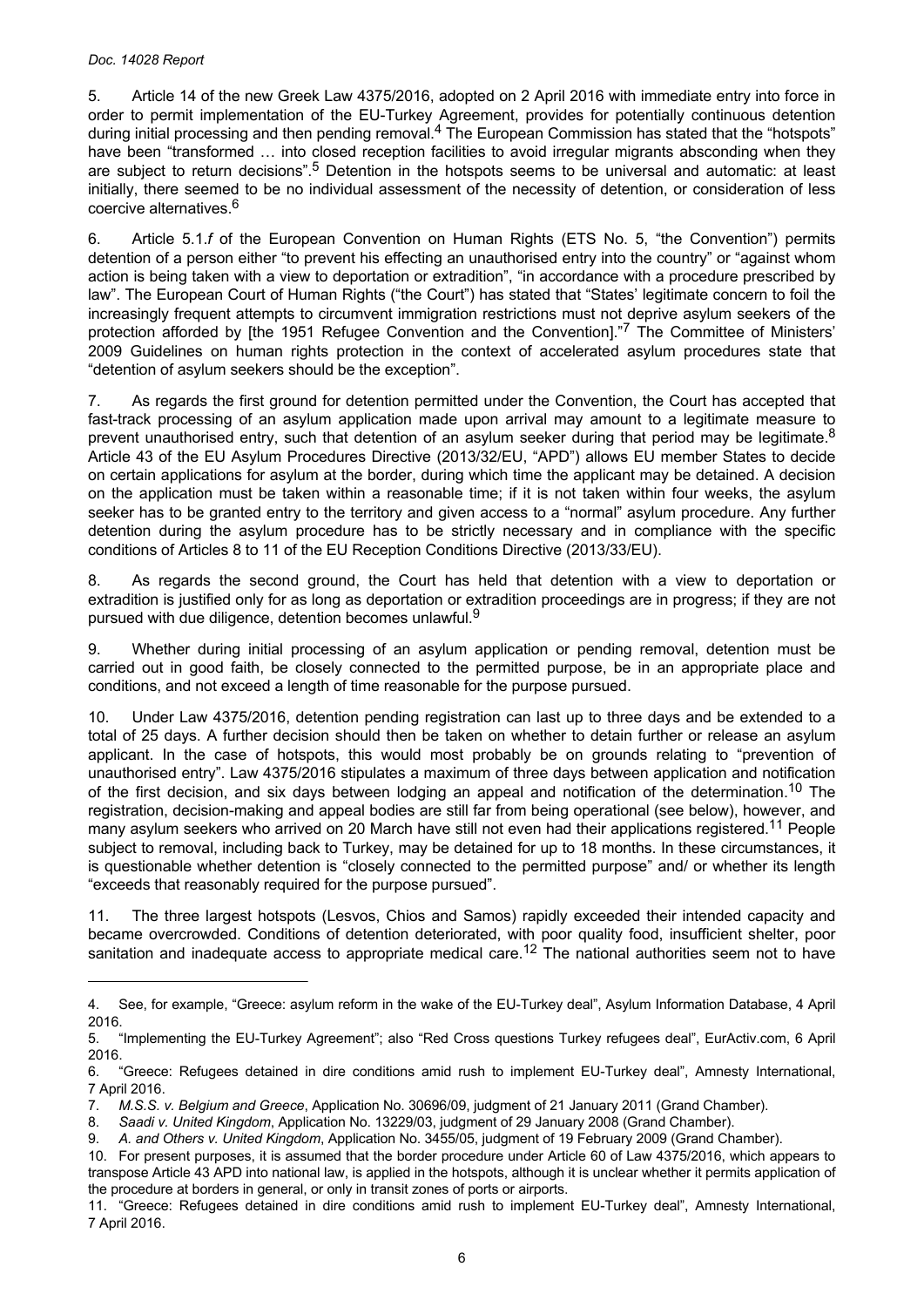<span id="page-6-0"></span>filled the gaps in provision of basic services caused by the withdrawal of the Office of the United Nations High Commissioner for Refugees (UNHCR) and numerous non-governmental organisations (NGOs) in protest at transformation of the hotspots into detention centres.<sup>13</sup> Detainees suffer from anxiety and frustration which has led to mass protests and outbreaks of violence.<sup>14</sup> These are not appropriate conditions of detention. It may be recalled that arbitrary detention and conditions of detention, as well as inadequate reception facilities and subsistence support for asylum seekers, in Greece had in the past been found by the Court to violate Article 3 of the Convention.<sup>15</sup>

12. Law 4375/2016 allows for the detention of unaccompanied children "in very exceptional cases" for up to 25 days (which can be extended by a further 20 days "due to exceptional circumstances", making a total of over six weeks) pending their referral to an appropriate accommodation facility. There have been reports of pregnant women, women travelling alone with children, families with babies and small children, as well as other vulnerable people including persons with disabilities, trauma and serious illnesses being held in the hotspots. This would be contrary to the requirements of EU law and international standards on the immigration detention of children and vulnerable persons.<sup>16</sup> Other reports, however, suggest that the Greek authorities have begun transferring at least some vulnerable persons into alternative accommodation.<sup>17</sup>

# *3.2. Returns to Turkey may not meet the requirements of EU and international law*

13. The EU-Turkey Agreement relies on two, alternative provisions of EU asylum law – Articles 35 and 38 of the EU Asylum Procedures Directive – to return asylum applicants to Turkey. Article 35 allows return to a "first country of asylum" where a person either has already been recognised as a refugee and can still benefit from protection, or enjoys "sufficient protection", including from *refoulement*, and to which they will be readmitted. Article 38 allows people to be returned to a "safe third country" where they will not be at risk of persecution, serious ill-treatment or *refoulement*, and where they will be able to request refugee status and, if recognised, "receive protection in accordance with the Geneva Convention"; in addition, the applicant should have a "personal connection" to the third country that makes return reasonable. In both cases, the applicant must be given the opportunity to challenge the application of the concept in his or her particular circumstances. Should it be found that there is a "first country of asylum" or "safe third country" to which an applicant may be returned, their asylum application may be rejected as inadmissible without further substantive examination. The European Commission has confirmed that "[o]nly asylum seekers that will be protected in accordance with the relevant international standards and in respect of the principle of nonrefoulement will be returned to Turkey".<sup>18</sup>

14. As regards returns to Turkey as a "first country of asylum" under Article 35 of the APD, it should be noted that Turkey only extends refugee status under the 1951 Convention to persons fleeing from persecution in Council of Europe member States. In practice, therefore, none of those potentially subject to return under the EU-Turkey Agreement will have already been recognised as a refugee by Turkey. Applications from non-Europeans can thus only be considered inadmissible if it is found that they enjoy "sufficient protection" in Turkey. It is possible that this approach will be applied to Syrian asylum seekers, who may benefit from "temporary protection" status in Turkey under a special regulation.<sup>19</sup> The question is whether this "temporary protection" is "sufficient". The UNHCR recommends that for protection to be "sufficient", there should be no risk of persecution or onward *refoulement*, compliance with international standards on living standards, work rights, health care and education, access to a right of legal stay, assistance to persons with specific needs

18. "Implementing the EU-Turkey Agreement"

<sup>12.</sup> See, for example, "Greece: Refugees detained in dire conditions amid rush to implement EU-Turkey deal", Amnesty International, 7 April 2016; "Greece: Asylum Seekers Locked Up – Wretched Conditions for People in Need", Human Rights Watch, 14 April 2016.

<sup>13. &</sup>quot;UNHCR redefines role in Greece as EU-Turkey deal comes into effect", UNHCR, 22 March 2016; "Greece: MSF Ends Activities at Primary Lesvos Transit Camp", MSF, 22 March 2016; "[Norwegian Refugee Council] is suspending activities at Chios 'Hotspot', though will maintain a protection presence to ensure rights of refugees are upheld", NRC, 23 March 2016; "Oxfam suspends aid operations in Moria camp in protest to the suspension of migrants' rights by the EU and Turkey", Oxfam, 24 March 2016.

<sup>14.</sup> See, for example, "UNHCR urges immediate safeguards to be in place before any returns under EU-Turkey deal", UNHCR, 1 April 2016; "The situation at the Northern Aegean islands is critical", Greek Council for Refugees, 4 April 2016; "Greece: Refugees detained in dire conditions amid rush to implement EU-Turkey deal", Amnesty International, 7 April 2016.

<sup>15.</sup> *M.S.S. v. Belgium and Greece*, op. cit.

<sup>16.</sup> Article 11 of the Reception Conditions Directive and Articles 16 and 17 of the Return Directive.

<sup>17. &</sup>quot;Greek Police in Lesvos Start Examining Asylum Applications", *Greek Reporter*, 12 April 2016.

<sup>19.</sup> It should be noted that following the EU-Turkey Agreement, Turkey recently abolished the provision under which "temporary protection" would cease for Syrians who voluntary departed the country.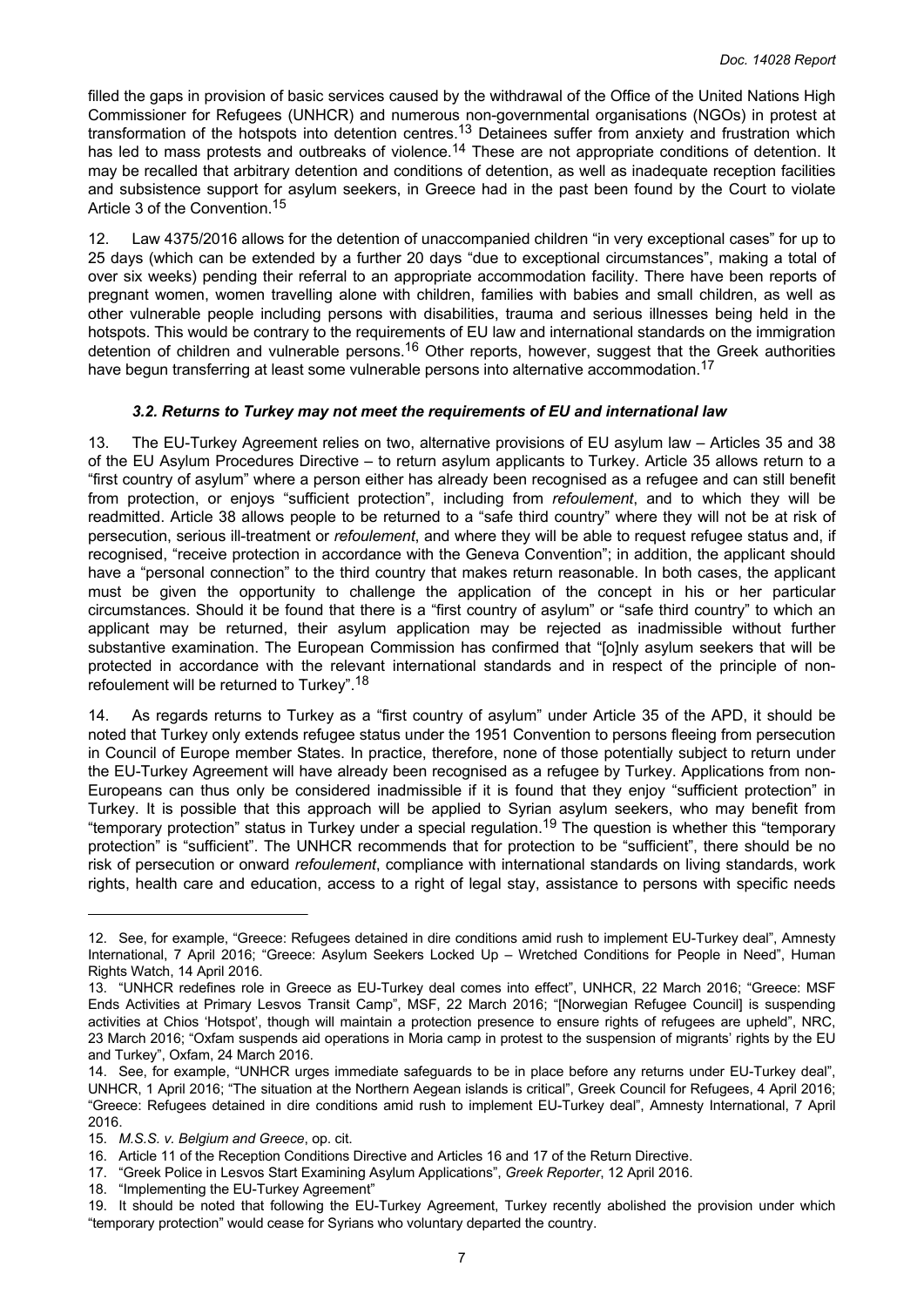<span id="page-7-0"></span>and timely access to a durable solution. Since "sufficient protection" is not defined in the APD, however, the UNHCR encourages the Greek courts to make a reference to the European Court of Justice for its interpretation.<sup>20</sup>

15. I refer to my colleague Annette Groth's report on "a stronger European response to the Syrian refugee crisis" (Doc. [14014\)](http://assembly.coe.int/nw/xml/XRef/Xref-DocDetails-en.asp?FileId=22568) for further information on the difficult conditions facing Syrian refugees in Turkey. That report describes how "non-camp" Syrian refugees in Turkey have problems in accessing accommodation, education and labour markets and occasional difficulties with access to health care, and that many live in poverty and debt. I also note more recent reports of "large-scale forced returns of refugees from Turkey to war-ravaged Syria".<sup>21</sup> There are serious doubts as to whether the requirements of either EU or international law are satisfied.

16. As regards Turkey as a "safe third country" under Article 38 of the APD, Turkey's Law on Foreigners and International Protection foresees "conditional refugee" status for those satisfying the definition of the 1951 Refugee Convention and "subsidiary protection" for those at risk of generalised violence, torture or the death penalty. It is uncertain whether non-Syrians have effective access to an asylum procedure in Turkey, since the new asylum system itself is still not fully operational, certainly to the extent necessary to administer Turkey's overwhelming case load.22 Indeed, this has been recognised by European Commissioner Avramopoulos, who on 4 April stated that he had discussed with the Turkish authorities "how to ensure access to asylum procedures for all non-Syrians who are returned and wish to apply for protection." There have been reports of "forcible return of around 30 Afghan asylum seekers … without granting them access to an asylum procedure."<sup>23</sup> Both "conditional refugees" and beneficiaries of "subsidiary protection" have only temporary status in Turkey and no prospect of long-term legal integration; the presumption is that they will be resettled elsewhere, although very few actually are. In the lengthy meantime, their rights under the Law on Foreigners and International Protection cannot be considered to amount to "protection in accordance with the Geneva Convention". As regards Syrians, the fact that, as non-Europeans, they are unable to "request refugee status" in Turkey under the 1951 Refugee Convention means that they too should not be returned in reliance on Article 38 of the APD.

17. These concerns suggest that Turkey cannot under current circumstances be considered a safe third country to which asylum seekers could be returned from Greece.

# *3.3. The Greek asylum system lacks the capacity to process applications*

18. The Greek national asylum system has for many years been seriously deficient. The Court found in 2011 that the Greek asylum system was unable to ensure protection against *refoulement* on account of failures to apply the relevant legislation in practice and of major structural deficiencies.<sup>24</sup> In March 2016, an NGO submission to the Committee of Ministers of the Council of Europe noted that "persisting obstacles to accessing the asylum procedure before the Asylum Service leave asylum seekers at serious risk of deportation without an individual assessment of [the risk of *refoulement*]", and that "the insufficient staffing of the Asylum Service … can generate long delays in the asylum procedure".<sup>25</sup> The Committee of Ministers has yet to close its supervision of execution of this judgment by Greece, indicating that insufficient progress has been made in resolving the problems found by the Court. The extremely short time limits under the border procedure of Law 4375/2016 (see above) will make it even more difficult for the Greek asylum system to ensure that asylum seekers' rights are effectively respected, and make procedural failures even more likely.

<sup>20.</sup> See "Legal considerations on the return of asylum-seekers and refugees from Greece to Turkey as part of the EU-Turkey Cooperation in Tackling the Migration Crisis under the safe third country and first country of asylum concept", UNHCR, 23 March 2016 (hereafter "Legal considerations"). It can be noted that EU law permits States to apply the requirements for safe third countries, which are broadly similar to those recommended by the UNHCR, also to first countries of asylum. Greek law used to apply them but under Law 4375/2016, no longer does.

<sup>21. &</sup>quot;Turkey: Illegal Mass Returns of Syrian Refugees Expose Fatal Flaws in EU-Turkey Deal", Amnesty International, 1 April 2016; also "ECRE strongly opposes legitimising push-backs by declaring Turkey a 'safe third country'", 29 January 2016.

<sup>22.</sup> See, for example, "Introduction to the Asylum Context in Turkey", Refugee Rights Turkey; "Country Report: Turkey", Asylum Information Database, December 2015.

<sup>23. &</sup>quot;Turkey's 'safe country' sham revealed as dozens of Afghans forcibly returned hours after EU refugee deal", Amnesty International, 23 March 2016.

<sup>24.</sup> *M.S.S. v. Belgium and Greece*, op. cit.

<sup>25. &</sup>quot;Fifth Joint Submission of the ICJ and ECRE to the Committee of Ministers of the Council of Europe in the case of *M.S.S. v. Belgium and Greece* and related cases", March 2016.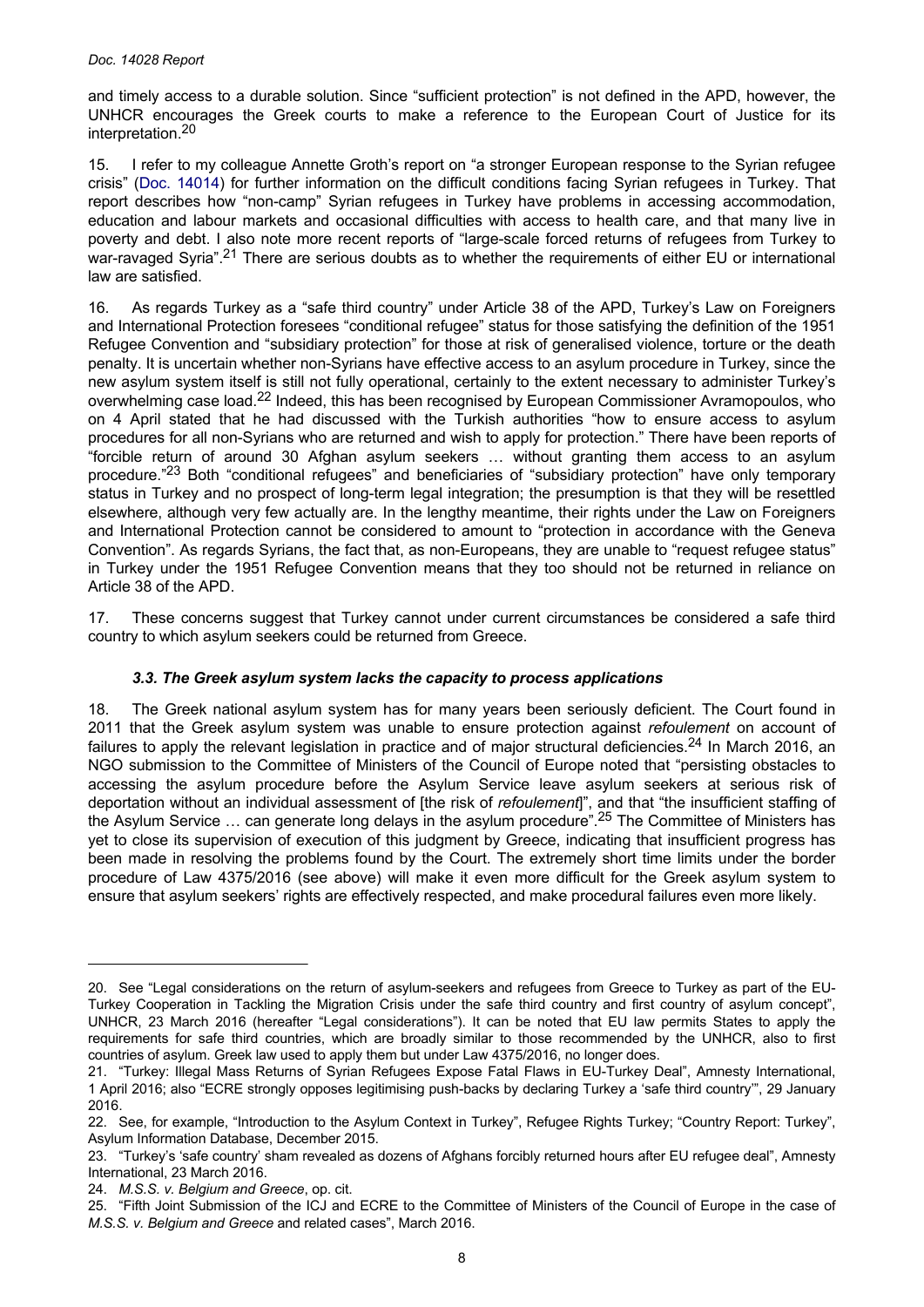<span id="page-8-0"></span>19. Perhaps most significantly, the Greek asylum system will require very extensive additional resources. The European Commission has estimated that 200 Greek asylum service case workers, along with 400 asylum experts (all of which have apparently been pledged) and 400 interpreters from other member States (of which only 46 had been pledged by 6 April) will be needed.<sup>26</sup> The Director of the Greek Asylum Service has suggested that far more may be necessary.<sup>27</sup> Given the number of potential asylum applicants and a backlog of at least 10 700 applications in mainland Greece,<sup>28</sup> it seems unlikely that the national asylum system has the capacity to transfer 200 trained staff to the hotspots. It is also unclear how many of the other member States' pledges have actually been fulfilled; previous experience shows that fulfilment of such pledges is often a very lengthy and ultimately incomplete process. By 4 April, there had still been no asylum requests processed at the Greek hotspots for those who arrived after 20 March.<sup>29</sup>

20. On 12 April, it was reported that 46 asylum officials from Greece and other countries had arrived on Lesvos, where they were expected to process a total of 50 applications a day (given that there are over 3 500 applicants on Lesvos, this implies that they will have to wait up to three months for a decision; it should be noted that Law 4375/2016 requires a decision within two days).<sup>30</sup> On Chios, however, there is still no functioning asylum system: it has been reported that there is only one case worker, who by 8 April had processed just 9 out of 1 206 cases; only three more officers were scheduled to arrive, and not until the end of May.<sup>31</sup>

21. Article 22 of the APD requires that asylum seekers be given the opportunity to consult, at their own cost, in an effective manner a legal adviser or other counsellor, which may be an NGO. Article 23 stipulates that legal advisers must have access to closed areas such as detention facilities for the purpose of consulting that applicant. It is unclear whether these provisions are being effectively respected in practice (for further detail, see below with respect to appeals).

22. Serious practical problems are already emerging. The UNHCR reported that of the 202 people returned to Turkey on 4 April, Greek police had "forgotten" to process the asylum applications of 13 of them, mainly Afghans.<sup>32</sup> Whilst this may have been due to transient circumstances, it does not augur well for the future. (It was reported that following their arrival in Turkey, the 13 Afghans were placed in detention, pending rapid deportation, and that the UNHCR had been denied access to them.<sup>33</sup>) It appears that so far, only people who have not claimed asylum have been returned to Turkey.<sup>34</sup> On 5 April, Greece admitted that it had been overwhelmed by the fact that virtually all new arrivals have claimed asylum and temporarily suspended further returns to Turkey.<sup>35</sup> The UNHCR has asserted that "the first Syrians … are unlikely to be returned any time soon".<sup>36</sup> There have also been reports of inadequate provision of information and documentation to asylum seekers, lack of interpretation and, already, a rapidly growing backlog of applications.<sup>37</sup>

# *3.4. There is inadequate access to an effective remedy against removal to Turkey*

23. The Convention gives asylum seekers the right to an effective remedy with automatic suspensive effect against a removal decision. The mandate of the previous Greek appeals board, however, expired in October 2015. Law 4375/2016 establishes new appeal committees but these are not yet operational; past experience of attempts to reform the Greek asylum system suggests that this may take quite some time. In the meantime, it is difficult to envisage how the tight appeals deadlines in Law 4375/2016 can be respected.

24. It is unclear whether an appeal has automatic suspensive effect in the hotspots, as Law 4375/2016 seems to suggest that under the border procedure, an appellant has the right to remain on the territory only when execution of a return order has been suspended by a judicial decision. For appeals against inadmissibility decisions based on the "safe third country" concept, it is not clear whether this is in compliance

<sup>26. &</sup>quot;Implementing the EU-Turkey Agreement".

<sup>27. &</sup>quot;Refugee deal threatened by lack of staff and concern at Turkish human rights", *The Guardian*, 1 April 2016.

<sup>28.</sup> Law 4375/2016 will regularise some 7 800 of the present backlog of around 18 500 cases. See "Greece: asylum reform in the wake of the EU-Turkey deal", Asylum Information Database, 4 April 2016.

<sup>29. &</sup>quot;EU sends back 200 migrants, despite legal concerns", *EU Observer*, 4 April 2016.

<sup>30. &</sup>quot;Greek Police in Lesvos Start Examining Asylum Applications", *Greek Reporter*, 12 April 2016.

<sup>31. &</sup>quot;Greece: Asylum Seekers Locked Up", Human Rights Watch, 14 April 2016.

<sup>32. &</sup>quot;Greece may have deported asylum seekers by mistake, says UN", *The Guardian*, 5 April 2016.

<sup>33. &</sup>quot;Refugees in Greece warn of suicides over EU-Turkey deal", *The Guardian*, 7 April 2016.

<sup>34.</sup> See, for example, statement by Commissioner Avramopoulos following his visit to Ankara, 4 April 2016.

<sup>35. &</sup>quot;Greece pauses deportations as claims mount", *Ekathimerini*, 5 April 2016.

<sup>36.</sup> See "EU sends back 200 migrants, despite legal concerns, *EU Observer*, 4 April 2016.

<sup>37.</sup> See "Greece: Refugees detained in dire conditions amid rush to implement EU-Turkey deal", Amnesty International, 7 April 2016.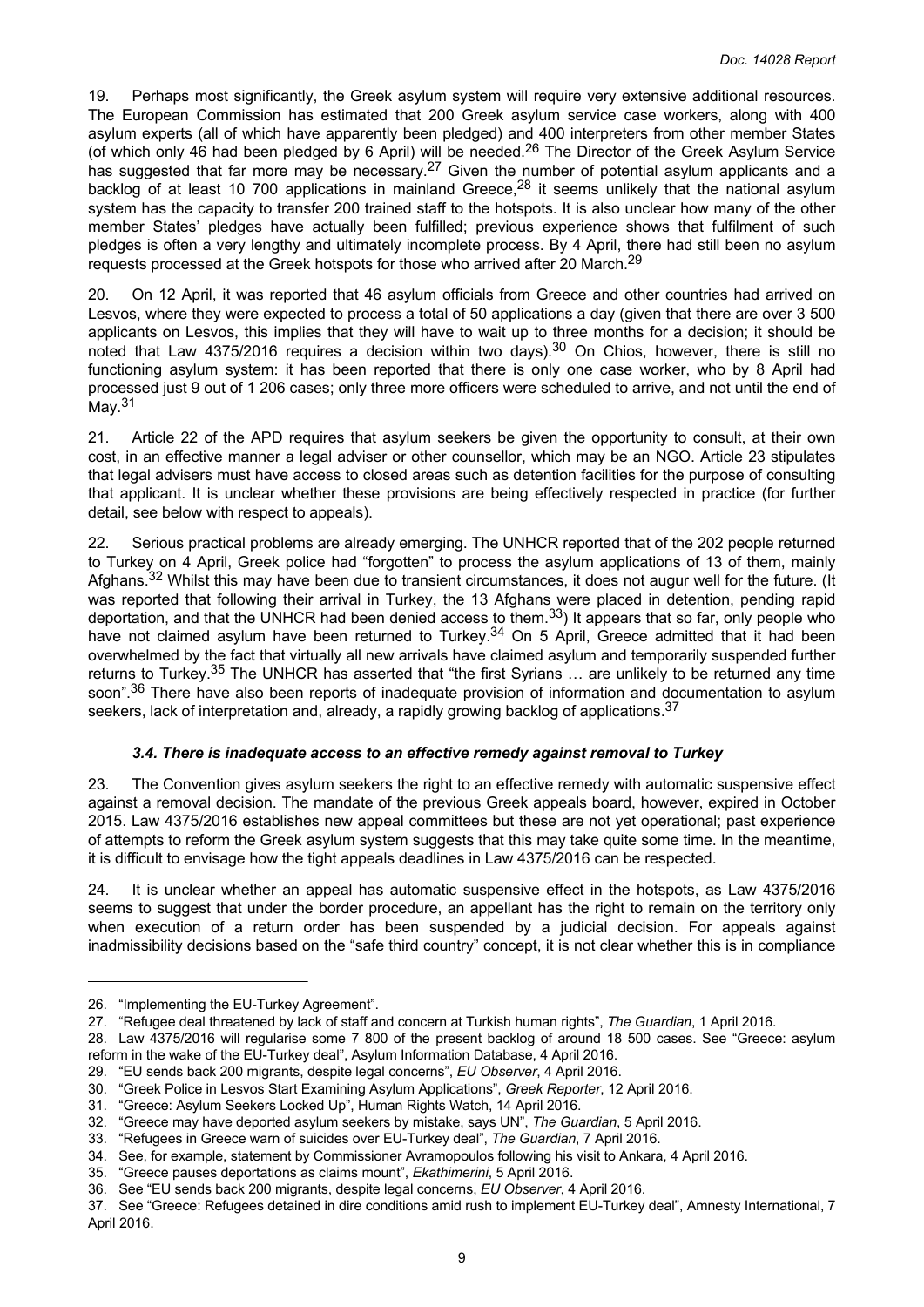<span id="page-9-0"></span>with Article 46 of the APD, which requires automatic suspensive effect in such cases. Article 46 of the APD does not require automatic suspensive effect for appeals against inadmissibility decisions based on the "first country of asylum" concept, but it is not clear whether this is in conformity with the Convention, which requires that a remedy have automatic suspensive effect whenever it is argued that removal would lead to a real risk of exposure to the death penalty, persecution or serious ill-treatment, as could be the case in appeals against removal of asylum seekers to Turkey.<sup>38</sup>

25. Article 20 of the APD requires that the Greek authorities ensure that free legal assistance and representation are granted to appellants on request. Law 4375/2016 provides that free legal aid will be granted for appeals. It is not clear, however, whether there are sufficient legal advisers/representatives in the hotspots to ensure that appellants can actually enjoy the right to legal assistance implicit in these provisions, 39 or even whether legal advisers are allowed access: Human Rights Watch has reported that "nobody is allowed to go into the camp or talk to the refugees".<sup>40</sup>

26. As with the initial decision-making process, considerable additional resources will be needed to administer the appeals process. The European Commission has estimated that 30 Greek judicial officers, as well as 30 judges with expertise in asylum law from other member States and 30 interpreters will be needed. Again, there must be doubts as to how quickly, and indeed whether these resources can actually be made available, and legitimate concern as to how the Greek authorities and the European Union will deal with the legal and practical consequences of insufficient resources in the meantime. The European Union should also ensure that sufficient finance is available so that appellants in hotspots can in fact exercise their right to free legal aid.

# *3.5. Resettlement of Syrian refugees should not be linked to the number of returns or arrivals*

27. The EU-Turkey Agreement makes resettlement of Syrian refugees from Turkey dependent initially on the number of Syrian refugees who are returned from the Greek islands and then, once arrivals have more or less halted, on a "Voluntary Humanitarian Admission Scheme". The UNHCR has called for the most vulnerable 10% of Syrian refugees to be resettled from neighbouring countries, a total of 480 000; yet the Geneva Conference of 30 March 2016 led to only "modest" increases in the number of places promised.<sup>41</sup> It should also be recalled that of the 22 504 places promised by EU member States in 20 July 2015, only 5 677 refugees had actually been resettled by 8 April 2016.<sup>42</sup> Furthermore, the EU member States have yet to agree to the European Commission's proposal to make available for resettlement from Turkey 54 000 of the 160 000 places originally intended for relocation from Greece and Italy, but not yet allocated.<sup>43</sup> The extent to which member States will be prepared to any further humanitarian admission is unknown. Against this background, the approach of the EU-Turkey Agreement is indefensible. The European Union has an unconditional moral duty to open humanitarian pathways, including resettlement, for substantial numbers of Syrian refugees from both Turkey and other countries such as Lebanon and Jordan.

28. Furthermore, the intention of giving priority to migrants who have not previously entered or tried to enter the European Union irregularly, if applied indiscriminately, may lead to vulnerable persons not being given the priority they need. Finally, the UNHCR's plea that "EU resettlement from Turkey should not be at the expense of the resettlement of other refugee populations around the world who also have great needs" should not be forgotten.<sup>44</sup>

# *3.6. Europe must provide financial support to Syrian refugees in Turkey*

29. Last November, the European Union promised €3 billion in financial assistance for activities to support Syrian refugees in Turkey, and a further €3 billion is promised for when that runs out. It took the EU member States quite some time to agree on where the initial sum would come from, and it seems that little if any has yet reached Turkey. As with resettlement, the European Union has a clear moral duty to support the 2.7

<sup>38.</sup> See, for example, *M.S.S. v. Belgium and Greece*, op. cit.; Committee of Ministers' Guidelines on human rights protection in the context of accelerated asylum procedures.

<sup>39.</sup> See, for example, "EU must face up to risks of dirty deal with Turkey", ECRE, 1 April 2016.

<sup>40. &</sup>quot;EU sends back 200 migrants, despite legal concerns", *EU Observer*, 4 April 2016.

<sup>41. &</sup>quot;Geneva conference on Syrian refugees ends with new pledges of places, recognition of challenges ahead", UNHCR, 30 March 2016.

<sup>42. &</sup>quot;Annex 3 to the Second report on relocation and resettlement", COM(2016)222 final, 12 April 2016.

<sup>43. &</sup>quot;Proposal for a Council Decision amending Council Decision (EU) 2015/1601…", European Commission, COM(2016)171 final.

<sup>44. &</sup>quot;UNHCR on EU-Turkey deal: Asylum safeguards must prevail in implementation", 18 March 2016.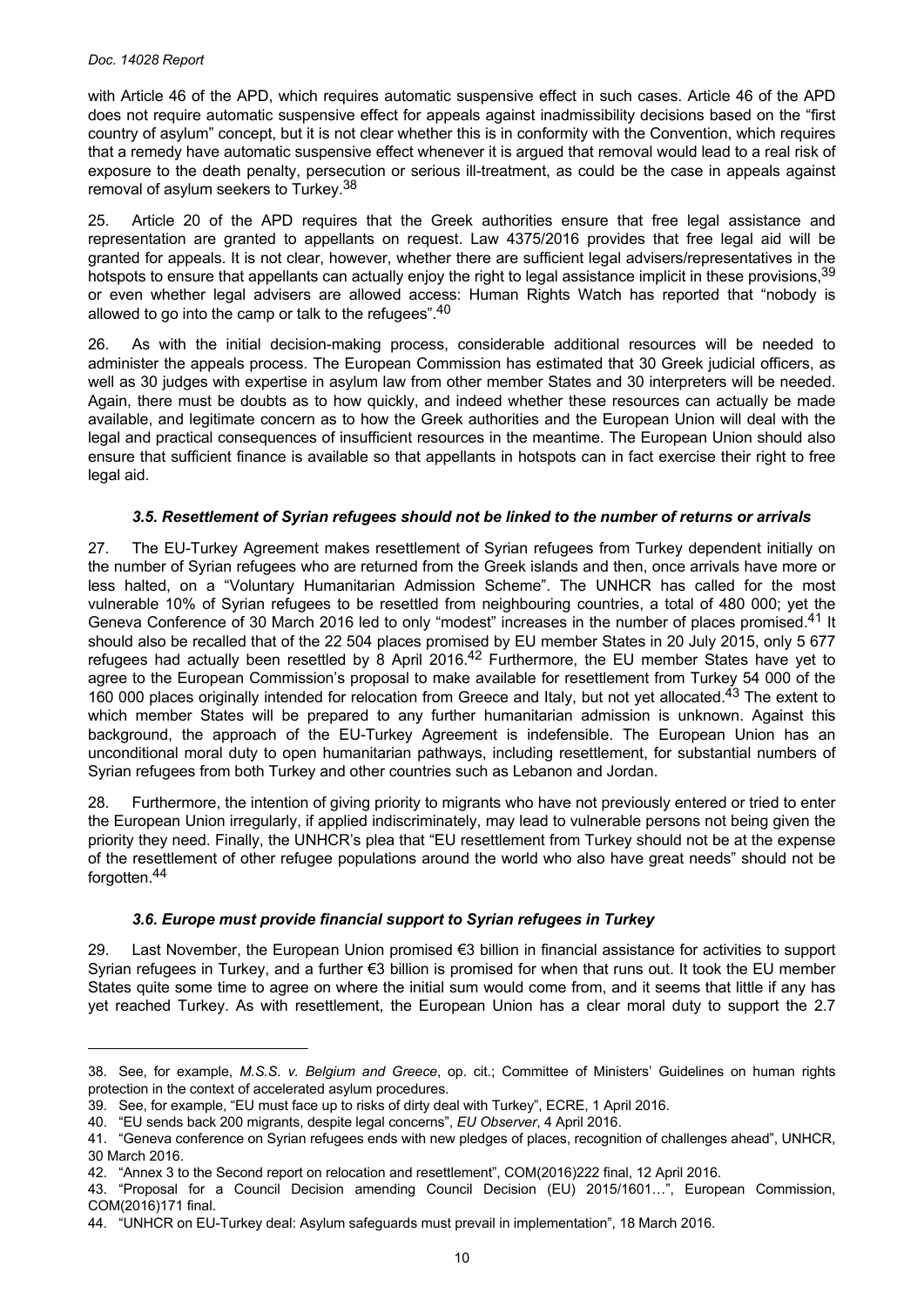<span id="page-10-0"></span>million Syrian refugees in Turkey (as well as those in Lebanon and Jordan), regardless of what happens in the Aegean. Provision of this support should not be made conditional on a reduction in the number of arrivals on the Greek islands, or on fulfilment by Turkey of other provisions of the Agreement.

## **4. Related concerns**

# *4.1. The EU-Turkey Agreement, coupled with closure by "the former Yugoslav Republic of Macedonia" of its border, has increased the pressure on Greece*

30. In the weeks preceding the EU-Turkey Agreement, "the former Yugoslav Republic of Macedonia", in coordination with and supported by countries to its north along the Western Balkans route, closed its border with Greece to all refugees and migrants. There are now some 11 000 migrants camped at the border;<sup>45</sup> on 10 April, the police of "the former Yugoslav Republic of Macedonia" made protracted use of tear gas, water cannons and rubber bullets to repel protesting refugees and migrants, resulting in at least 300 people being injured.<sup>46</sup> The decision to close the border, contrary to the spirit of solidarity and responsibility sharing, has blocked some 46 000 refugees and migrants in Greece, which lacks the necessary reception capacity. By obliging the Greek authorities also to provide for and process the asylum applications of new arrivals on the Aegean islands, the EU-Turkey Agreement has only added to the pressure on a country already struggling with the effects of budgetary and financial austerity.

# *4.2. The rate of relocations of refugees from Greece is shamefully slow*

31. As with resettlement, EU member States have failed to fulfil their commitments to accept the relocation of refugees from Greece, despite the ever increasing pressure the country is under. By 11 April, of the commitments to relocate 63,302 refugees from Greece foreseen in the EU Council Decisions of September 2015, only 2,943 places had been formally pledged and only 615 – less than 1% – actually relocated.<sup>47</sup>

## *4.3. It is premature to suggest that Dublin transfers to Greece could be resumed*

32. On 4 March, the European Commission announced that ahead of the June 2016 European Council, it would present an assessment of the possibility of resuming Dublin transfers to Greece.<sup>48</sup> Only a few weeks earlier, the Commission had reported that "further efforts still need to be made by Greece to ensure that its asylum system is functioning in full alignment with the requirements of [EU] law", "reception capacity for asylum seekers in Greece … is not yet sufficient", and "many asylum seekers are currently not provided with the necessary free legal aid to enable them to pursue an appeal", amongst other shortcomings.<sup>49</sup> One should also recall that the Committee of Ministers of the Council of Europe does not expect to resume its supervision of execution of the *M.S.S.* judgment by Greece until December. In the circumstances, it is premature to talk about resuming Dublin transfers to Greece; in fact, it is close to irresponsible, given the enormous difficulties Greece will have dealing with the thousands of refugees and migrants detained at the hotspots and the tens of thousands blocked on the mainland.

#### *4.4. The EU-Turkey Agreement should not set a precedent for other situations*

33. Perhaps in response to the closure of the Eastern Mediterranean and Western Balkans routes, there has been a significant increase in the number of refugees and migrants taking the Central Mediterranean route to Italy: the Italian coast guard rescued some 4 000 on 11 and 12 April, part of a reported 80% increase in the first quarter of this year, as compared with 2015. The Italian Minister of the Interior, referring to the EU-Turkey Agreement, has called for the European Union to reach agreement with African States to provide economic aid in return for taking back their citizens "and preventing new flows".<sup>50</sup> Whilst this proposal mav

48. "Back to Schengen – A Roadmap", COM(2016) 120 final.

<sup>45. &</sup>quot;UNHCR statement on violence on the Greece-FYROM border on 10 April", UNHCR, 11 April 2016.

<sup>46. &</sup>quot;Macedonia police deploy tear gas on refugees at Idomeni", *Deutsche Welle*, 10 April 2016.

<sup>47. &</sup>quot;Annex 1 to the Second report on relocation and resettlement", COM(2016) 222 final, 12 April 2016.

<sup>49. &</sup>quot;Commission Recommendation … on the urgent measures to be taken by Greece in view of the resumption of transfers under Regulation (EU) No. 604/2013", C(2016) 871 final, 10 February 2016; also "ECRE Comments on the European Commission Recommendation … C(2016) 871", February 2016 and "5th Joint Submission of the ICJ and ECRE to the Committee of Ministers … in the case of *M.S.S. v. Belgium and Greece*", March 2016.

<sup>50. &</sup>quot;Italy pleads for Greek-style push to return its migrants", *Financial Times*, 4 April 2016.